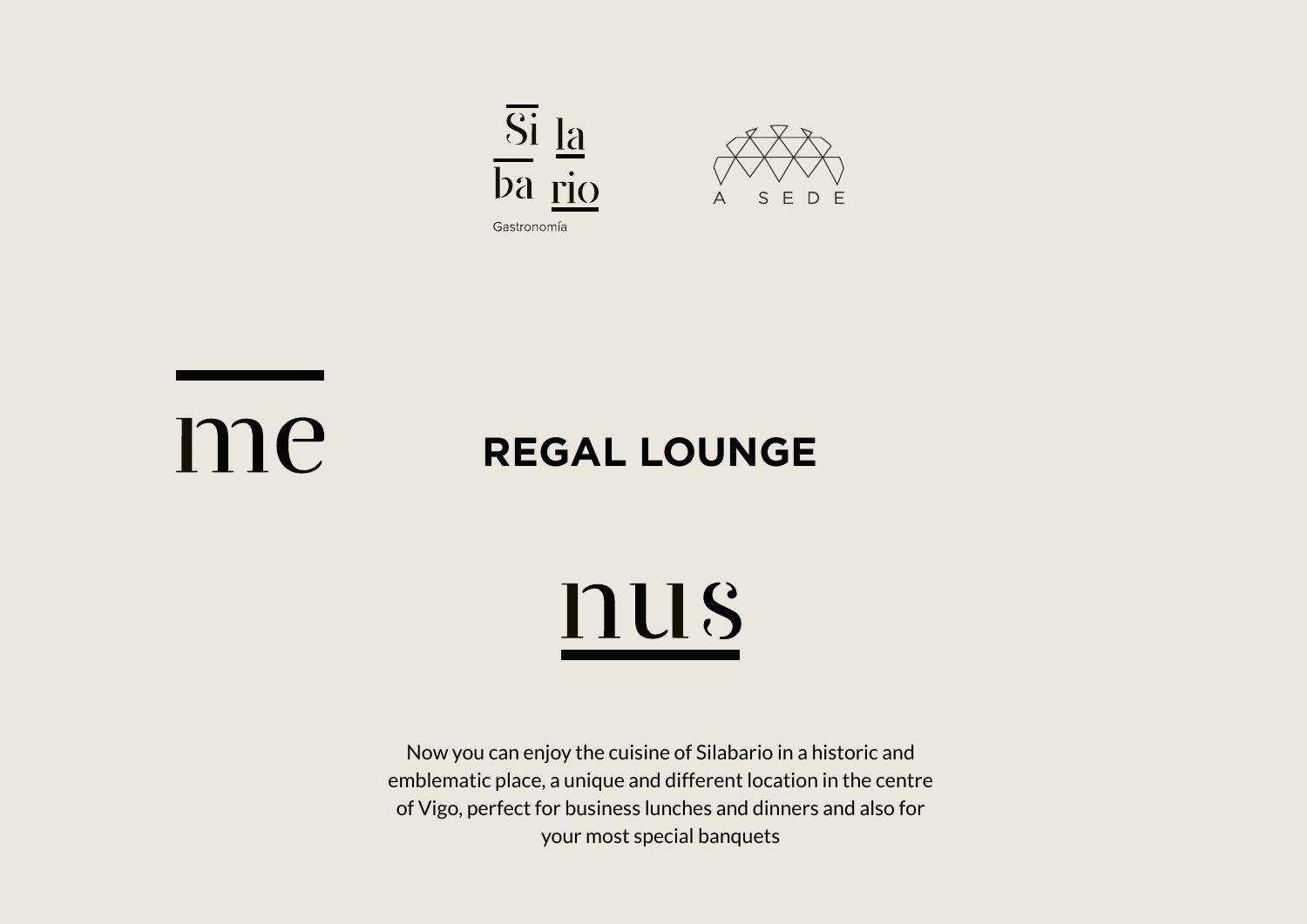

# nu

#### **one\***

Cuttlefish with black rice and roast garlic \*\*\*\*

Roast and glazed rib of Galician beef, its truffled juice and sweet potato

\*\*\*\*

*Runny chocolate sponge cake with orange custard and mandarin sorbet*

\*\*\*\*

Selection of wines and coffee service

\*\*\*\*

52€ / IVA.Inc.

(\*) Proposal valid for a minimum of 50 people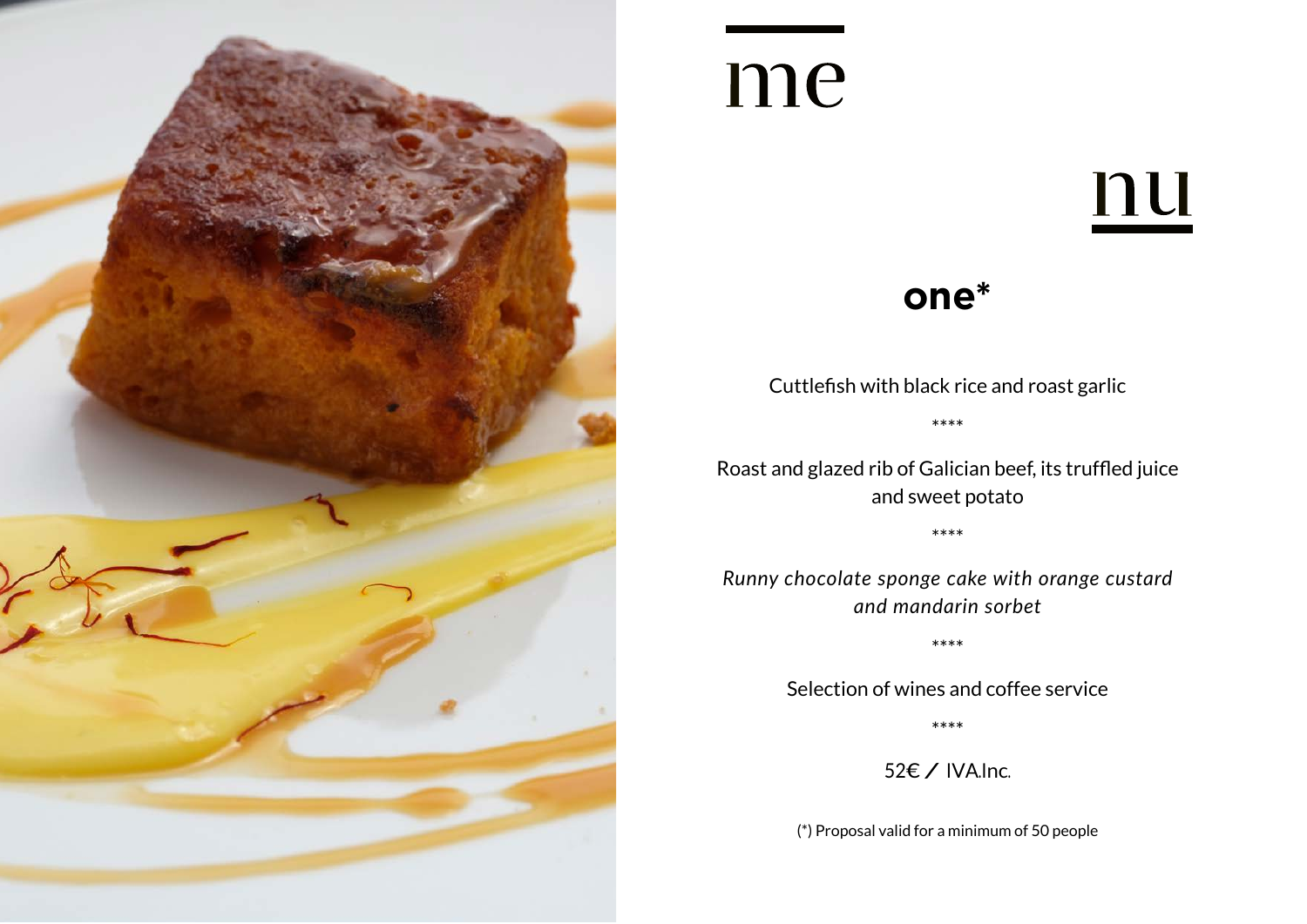

# nu

#### **two**

Eggs at low temperature, wild mushrooms, Iberian ham and truffled potatoes

\*\*\*\*

5 Jotas Iberian pork tenderloin, mashed potatoes with chives and sweet and sour sauce

\*\*\*\*

Sticky toffee sponge pudding with saffron cream and mango sorbet

\*\*\*\*

Selection of wines and coffee service

\*\*\*\*

57€ / IVA.Inc.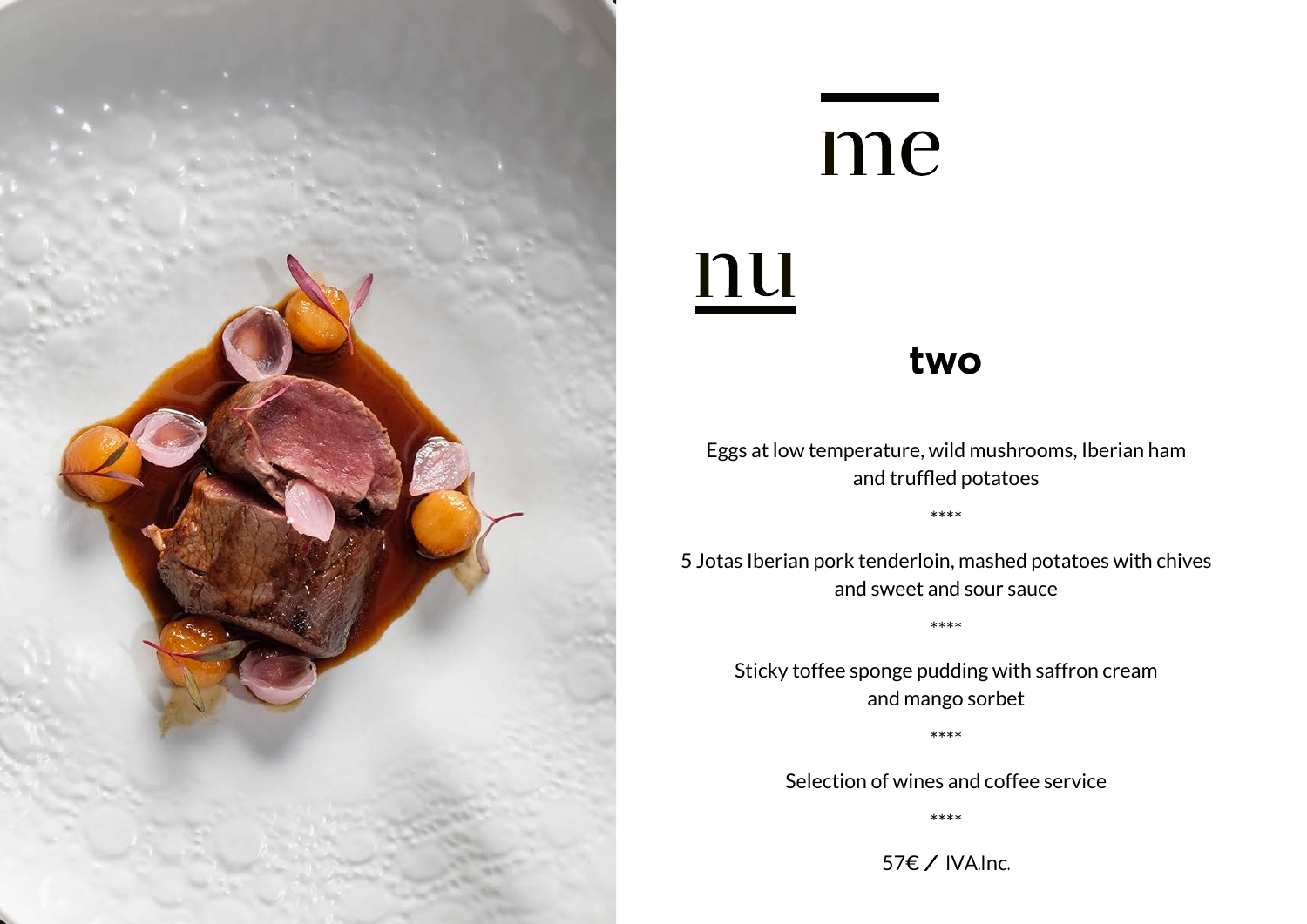

#### nu **three**

Truffled free-range chicken and boletus cannelloni

\*\*\*\*

Line-caught hake with Tsuyu pil-pil, its caviar and sautéed cauliflower

\*\*\*\*

Our lemon pie with matcha tea and mint

\*\*\*\*

Selection of wines and coffee service

\*\*\*\*

59,50€ / IVA.Inc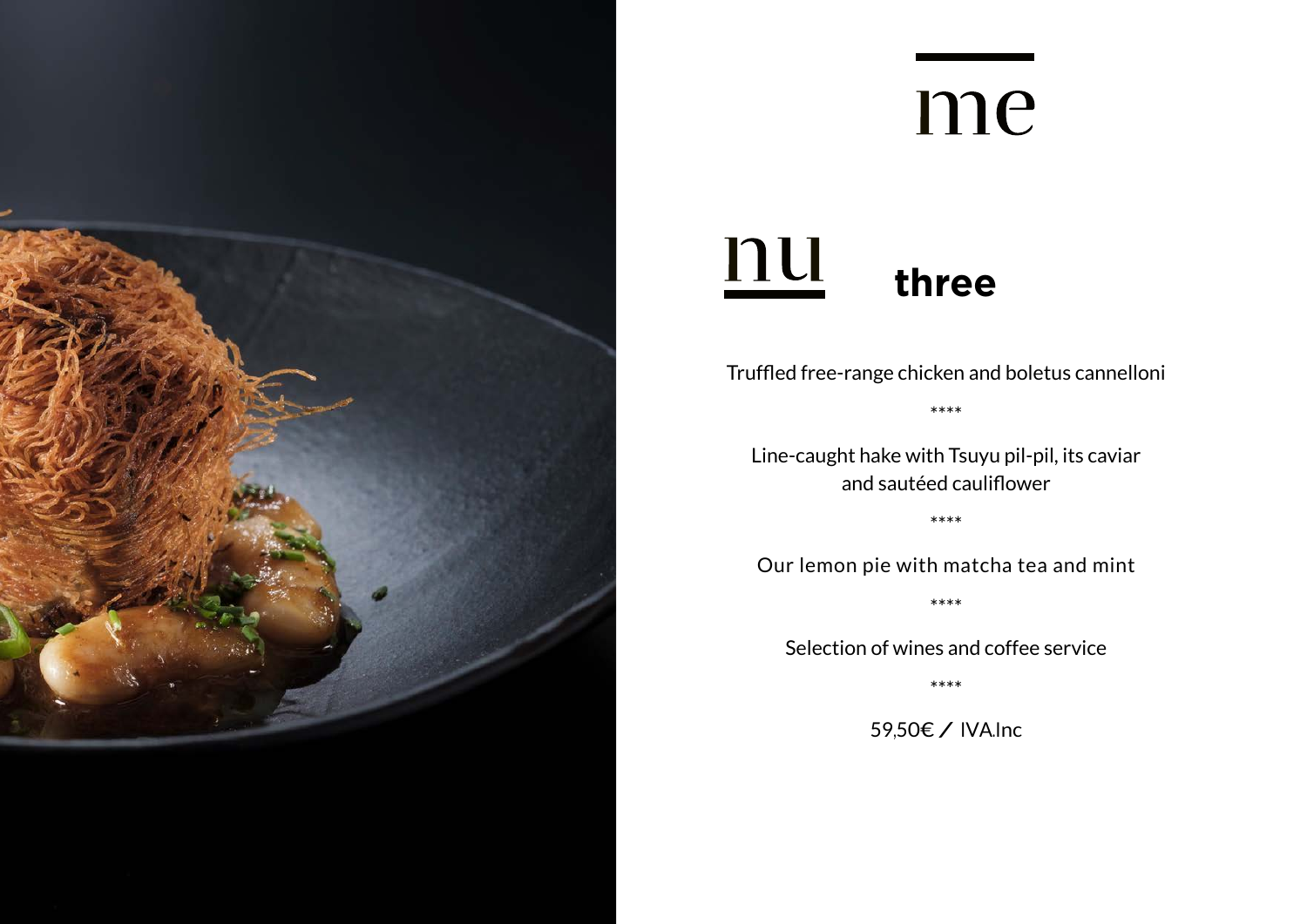

### me nu **four**

Tuna, sesame and avocado tartare with shrimp bread Red pickled mussels and pickles Home-made corn pie Creamy croquettes with Iberian ham and mushrooms

\*\*\*\*

Baked cod in Galician bread, spinach and brandade of cashew nuts and smoked "unto" [salted and smoked lard]

\*\*\*\*

Roast and glazed rib of Galician beef, its truffled juice and sweet potato

\*\*\*\*

Puff pastry apple tart baked to order, with vanilla and cinnamon ice cream

\*\*\*\*

64,50€ / IVA.Inc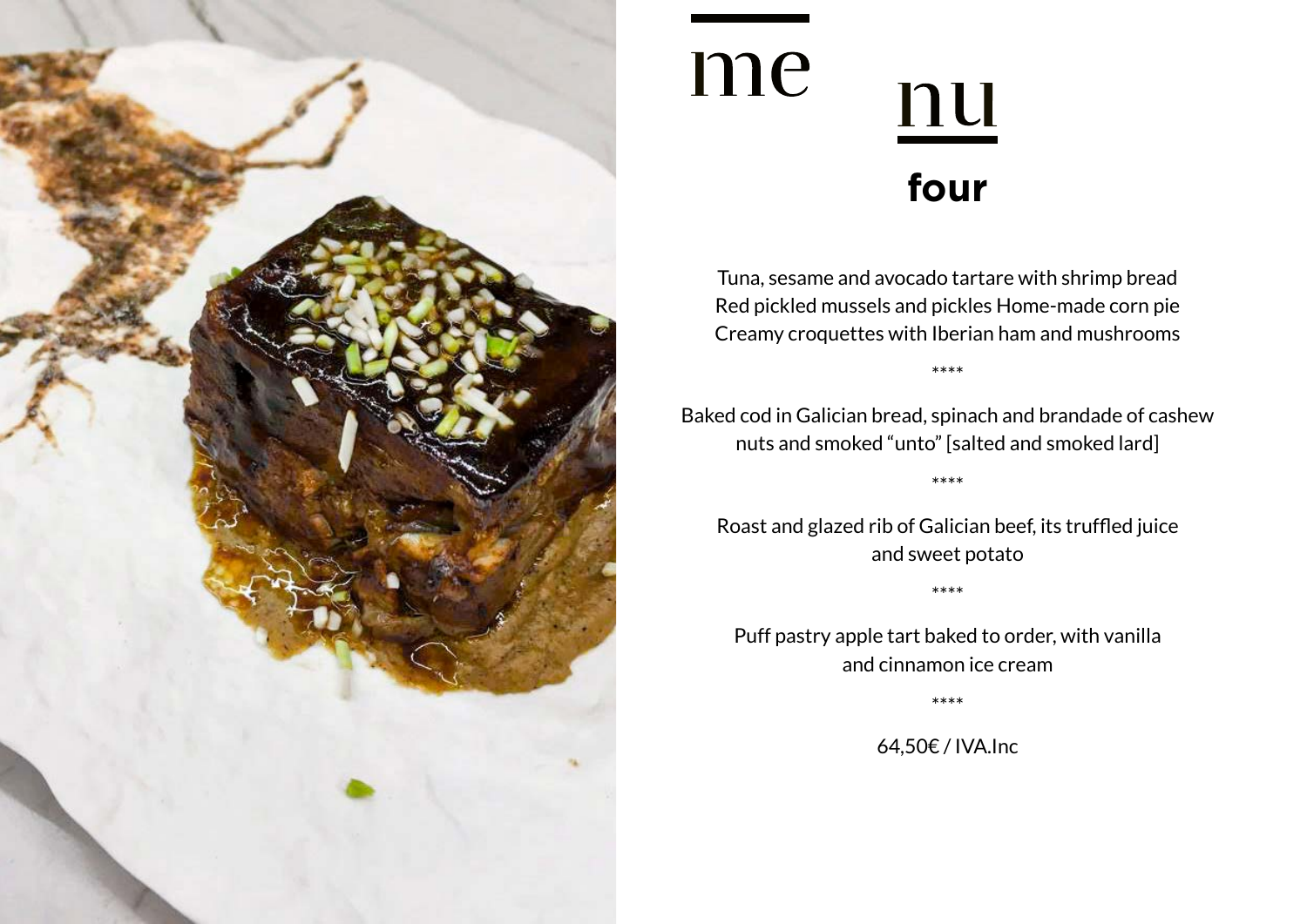

### **five**

Tuna, sesame and avocado tartare with shrimp bread Red pickled mussels and pickles Home-made corn pie

nu

Creamy croquettes with Iberian ham and mushrooms

\*\*\*\*

Line-caught hake with Tsuyu pil-pil, its caviar and sautéed cauliflower

\*\*\*\*

5 Jotas Iberian pork tenderloin, mashed potatoes with chives and sweet and sour sauce

\*\*\*\*

Creamy coffee and hazelnut pudding with rum and raisin ice cream

\*\*\*\*

Selection of wines and coffee service

\*\*\*\*

67,50€ / IVA.Inc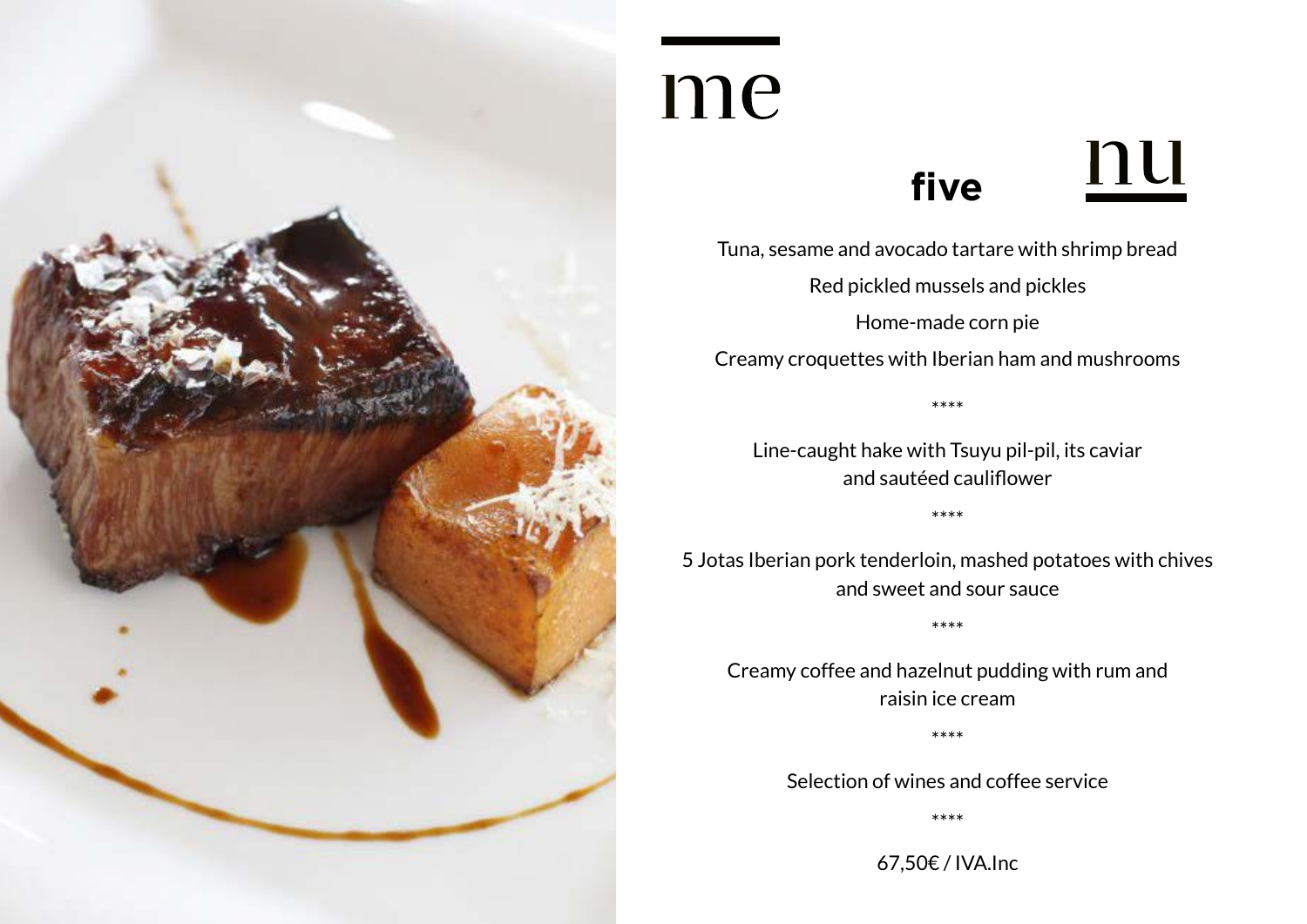

### **OTHER OPTIONS... Seafood and starters**

Galician scallops Traditional clams a la marniere Roast and steamed king prawn Grilled lobster with its sauces Barnacles **Crayfish** Velvet crab from the estuary Spider crab from the estuary Roast scallops with creamy pea, Iberian ham and smoked cashew nut soup Roast red prawn, carnaroli rice made with its roe and codium Spider crab with spot-on egg, onion and roe Lobster salad with tender shoots and tomato vinaigrette Shellfish cocktail with Burela tuna and sea urchin with lemon pil-pil Cuttlefish with black rice and roast garlic Eggs at low temperature, wild mushrooms, Iberian ham and truffled potatoes Truffled free-range chicken and boletus cannelloni Pickled partridge salad, green apple and dried fruit and nuts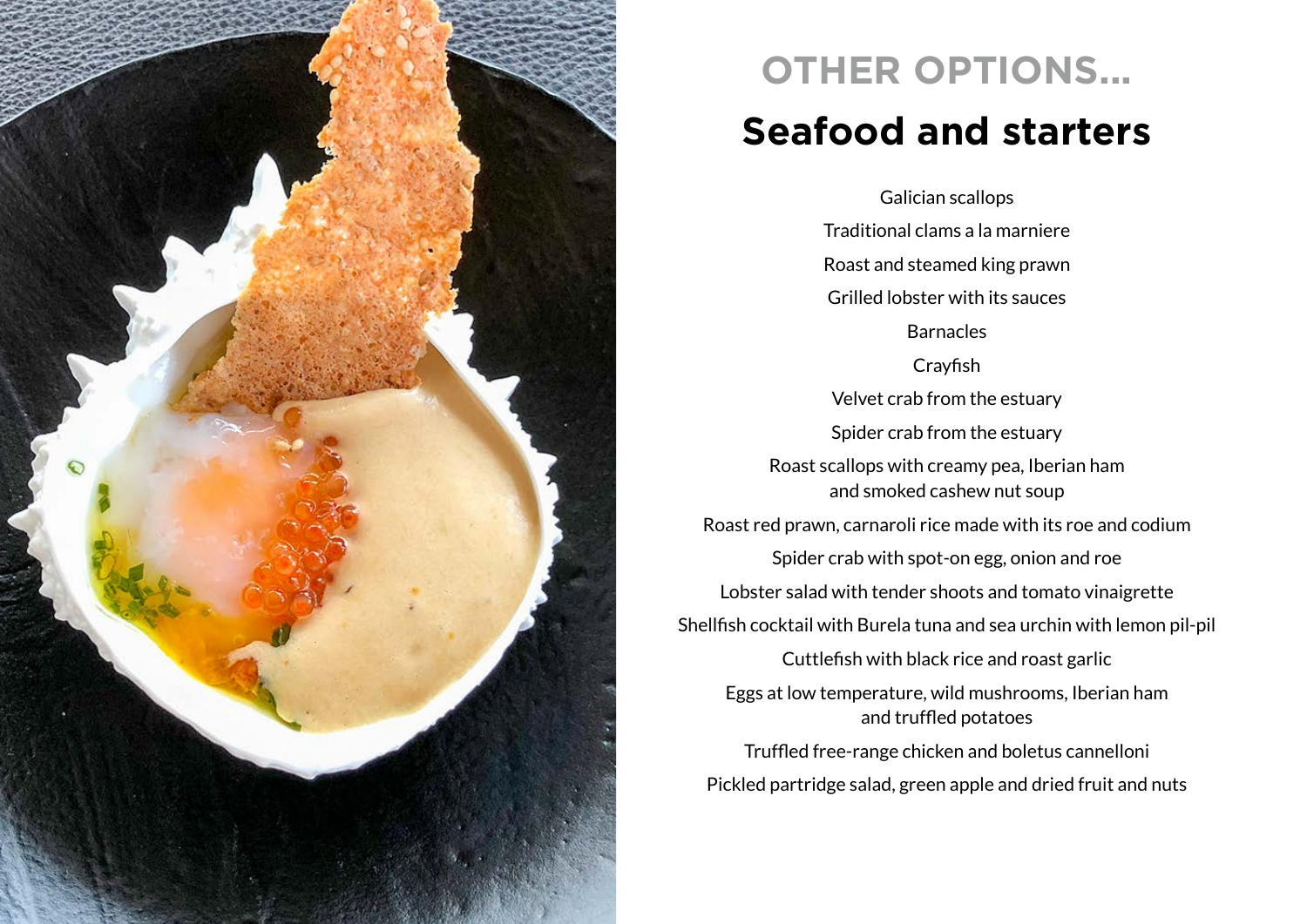### **Fish**

Baked monkfish, caldeirada of velvet crab and little onions Grouper on a bed of clams and green asparagus Sea bass baked with sea urchin, mussels and snow peas Wild turbot baked with sautéed razor shells and lemon pil-pil Line-caught hake with Tsuyu pil-pil, its caviar and sautéed cauliflower Baked cod in Galician bread, with its brandade flavoured with smoked "unto" [salted and smoked lard] and garlic shoots

#### **Meat**

Roast cockerel from Mos, with its creamy pepitoria and tender carrots

Galician beef fillet steak, smoked cheese and Padrón peppers

Galician veal shanks stewed in their own juice, boletus and cumin flavoured consommé

5 Jotas Iberian pork tenderloin, mashed potatoes with chives and sweet and sour sauce

Roast and glazed rib of Galician beef, its truffled juice and sweet potato

Old style roast baby lamb, potatoes a la importance and charcoaled peppers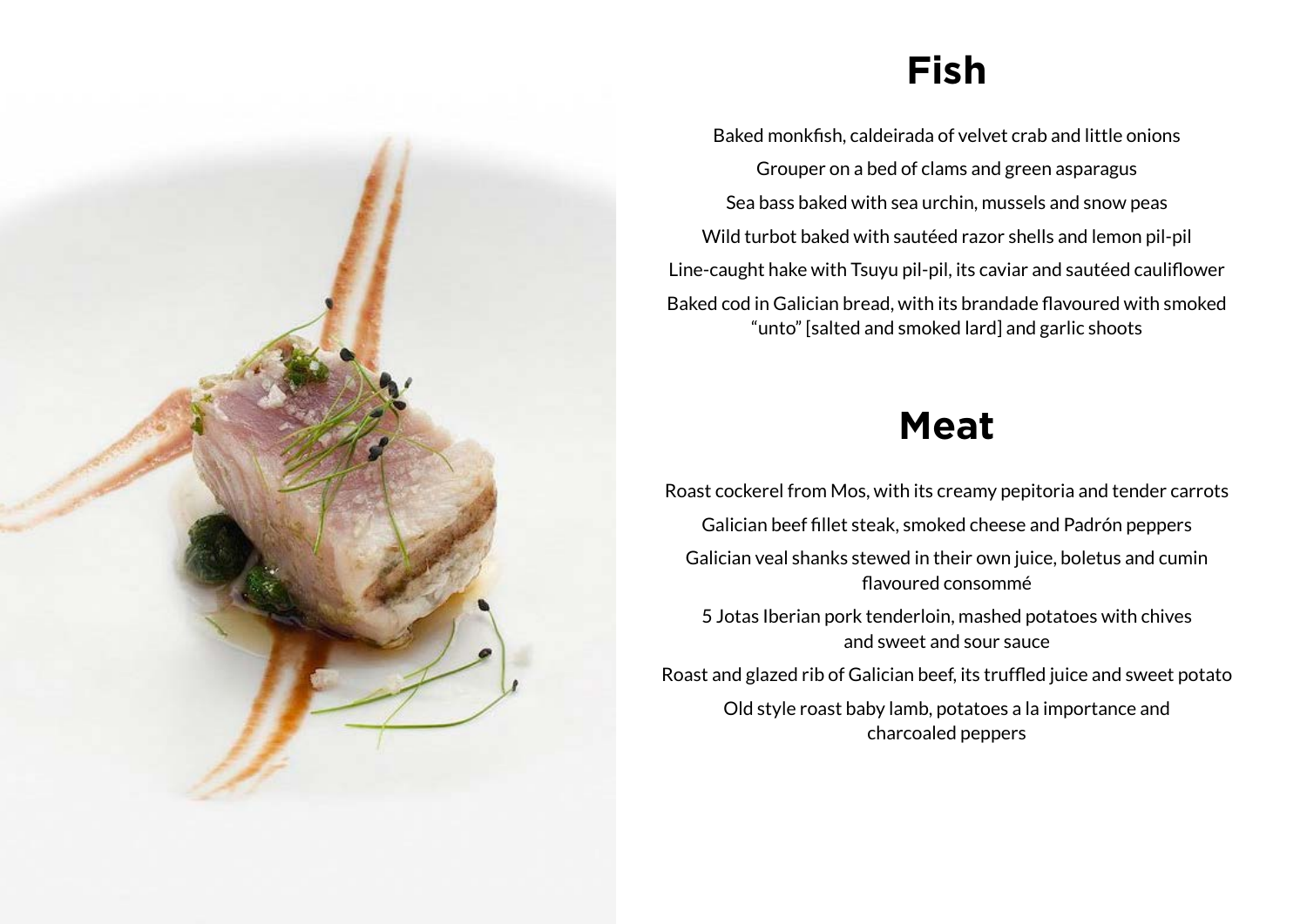

#### **Desserts**

Cheesecake and green apple Mille-feuille cream slice and Bourbon vanilla ice cream Strawberry and Saint Honoré éclair Creamy tetilla cheese, quince jelly and macadamia nuts Strawberries macerated in Port, black chocolate, salt and pepper Runny chocolate sponge cake with orange custard and mandarin sorbet Sticky toffee sponge pudding with saffron cream and mango sorbet

Our lemon pie with matcha tea and mint

Puff pastry apple tart baked to order, with vanilla and cinnamon ice cream

Creamy coffee and hazelnut pudding with rum and raisin ice cream